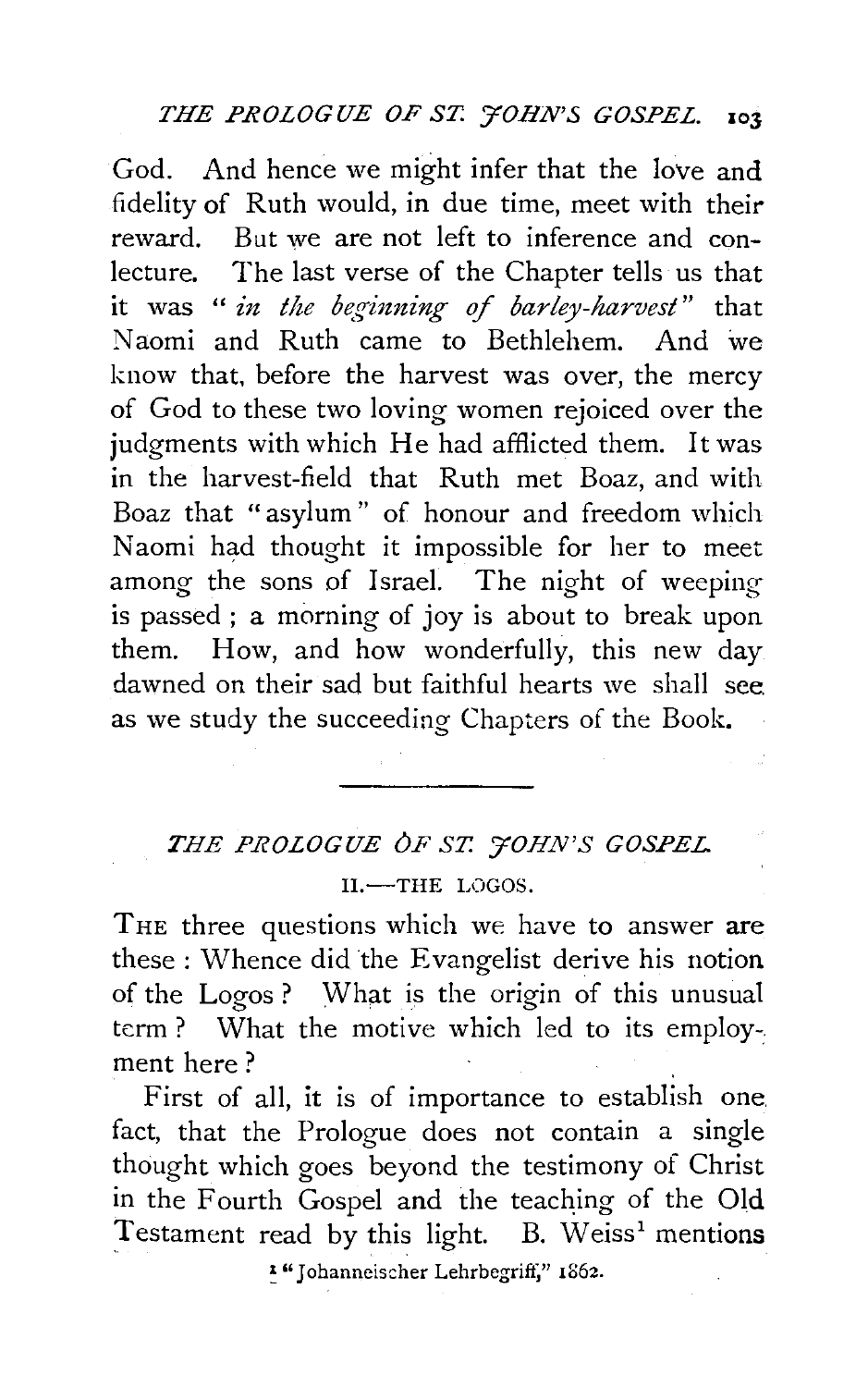two principal points in which the Prologue appears to him to go beyond the testimony of Christ : I. The notion of the Word, by which John expresses the ante-historic existence of Christ; 2. The creative function which he attributes to this being. Weizsäcker<sup>1</sup> adds to these two points the pre-existence of Christ. This theologian can only make this at all plausible by distinguishing in the discourses of Jesus between what the Master really said and what must be put down to the Evangelist. That the discourses of Jesus in the Fourth Gospel contain the idea of his pre-existence is positively certain. " *What and* if *ye shall see the Son of man ascend up where he was before?"* (vi. 62).—" *Verily, verily I say unto you, Before Abraham was born, I am"* (viii. *58).-"And now, 0 Father, glorify thou me with thine own seif, with the glory which I had with thee before the world was*" (xvii. 5).—" *For thou lovedst me before the foundation of the world*" (xvii. 24). Nobody *foundation of the world*" (xvii. 24). thinks, at the present day, of disputing the natural meaning of such words. By frankly rejecting the authority of Scripture, existing Rationalism has at the same time set itself free from the sad necessity of weakening the force of its statements. This is one of the advantages of the present state of things.

Let us, in the first place, attentively compare the contents of the Prologue with the discourses of Christ in the Fourth Gospel.

The first two propositions of verse I follow directly from the words of Christ which we have just quoted. For where could the Word have been prior to the

<sup>2</sup> "Jahrbücher für deutsche Theologie," t. vii , fourth edition.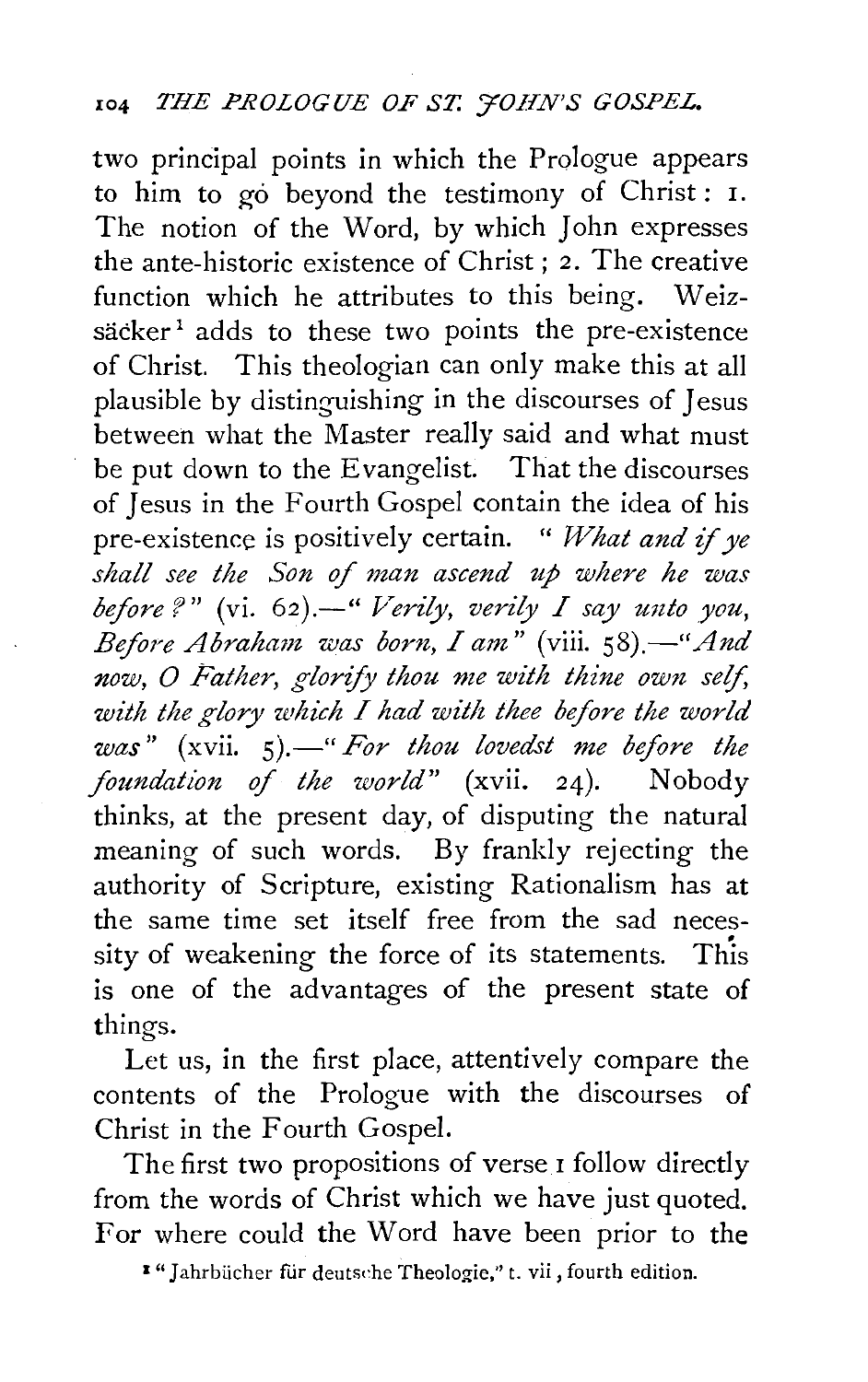creation, and when nothing as yet existed, if not with God ? Jesus says Himself, " *With thee, before the world was."* The third proposition, " *The Word was God*," is only a corollary from the preceding propositions, and from the saying *"I am,"* in contrast with "Before Abraham was born," literally, " became." Jesus there expressly attributes to Himself the essence, the mode of being of Him who said," *I am that*  I am." As to the creative function attributed to the Logos (verse 3), should it not be sufficient to recall the idea of the eternal and divine existence of the Logos contained in the words: " Thou lovedst *me before the foundation* of *the world,"* to see that He who spoke thus could not have been a stranger to the work which brought the world out of nothing, and to discern in the plural of Gen. i. 26, *"Let us make,"* the fact affirmed by John of the participation of the Word in the creative act ? The testimony of Jesus concerning Himself inthe Fourth Gospel does not permit of our seeking his presence, in the first chapter of Genesis, anywhere else than in the very bosom of Elohim.

The other passages of the Prologue are no less certainly deductions from the discourses and acts of Jesus in the Gospel; verse 4: *"In him· was. life;"*  comp. v. 26: "For as the Father hath life in *himself,· so hath he given to the Son to have life in himself;"* verse 9 : " *That was the true Light,·''*  comp. viii. 12 and ix.  $5:$  *"I am the light of the world;* " . . . . " *He that followeth me shall have the light of life*;" verse 7: "*John came to bear witness*;" ·Camp. i. 34: *"And I saw, and bare record that this is the Son of God,-''* v. 33 : " *Ye sent unto J'ohn,*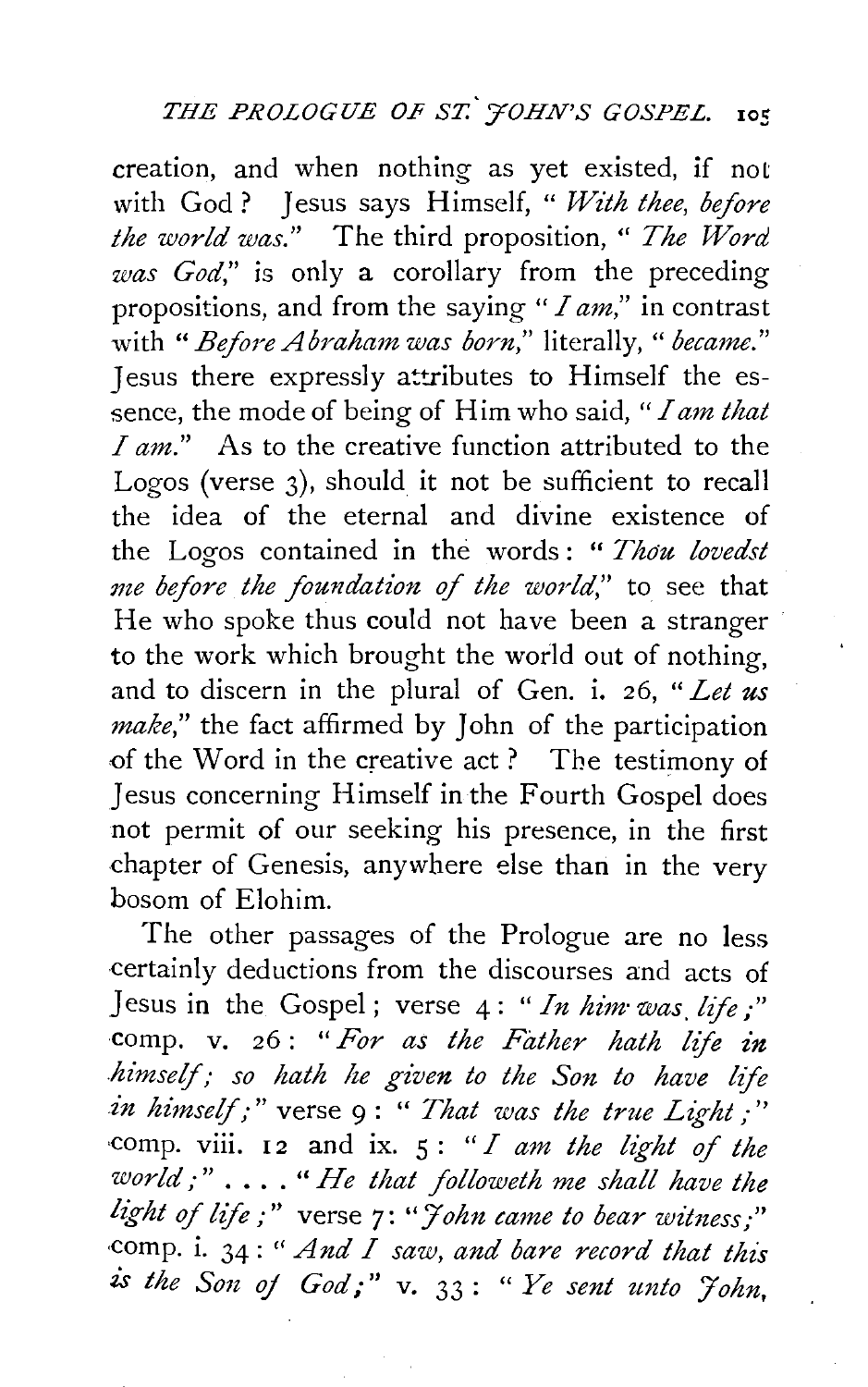*and he bare witness to the truth."* The Prologue expresses the important idea of the activity of the Logos within the theocracy and even amongst mankind at large, prior to his incarnation : verses  $\epsilon$  and II. This idea is necessarily implied in what Jesus says, in chap. x., of the way in which the Shepherd's. voice is *known* by his sheep, and this not only by those belonging to the 'fold of the old covenant (verse 3), but also by those who are not of this fold (verse r6), by those children of God, not belonging to the nation, which were scattered abroad throughout the world (xi. 52). As to the contrast between the birth of the flesh and being born of God, which fills such a prominent place in the Prologue (verse <sup>I</sup>3), it is taken from this saying of Jesus : " *That*  which is born of the flesh is flesh; and that which is born of the Spirit is spirit" (iii. 6). The reality of Christ's humanity is asserted in the Prologue no less: strongly than his divinity: verse 14. In no Gospel, perhaps; so much as in the Fourth, is the human side of the Saviour's person and affections so fully brought out. He is worn with fatigue (iv. 6); He is thirsty (iv.  $7$ ); He weeps for his friend (xi. 35); He is. moved, even troubled (iv.  $33$ ; xii. 27). At the same time, his earthly glory as the Only Begotten, so admirably set forth in the Prologue, is displayed in, the Gospel in the perfectly *filial* character of all the manifestations of Jesus, both in word and deed; his complete dependence (vi. 38 *et seq.);* his absolute docility (v. 30, &c.); his unrestricted fellowship with the Father  $(v. 20)$ ; the greatness of the works which He receives power to do-to quicken, to judge  $(v. 21, 22)$ ; his perfect assurance of being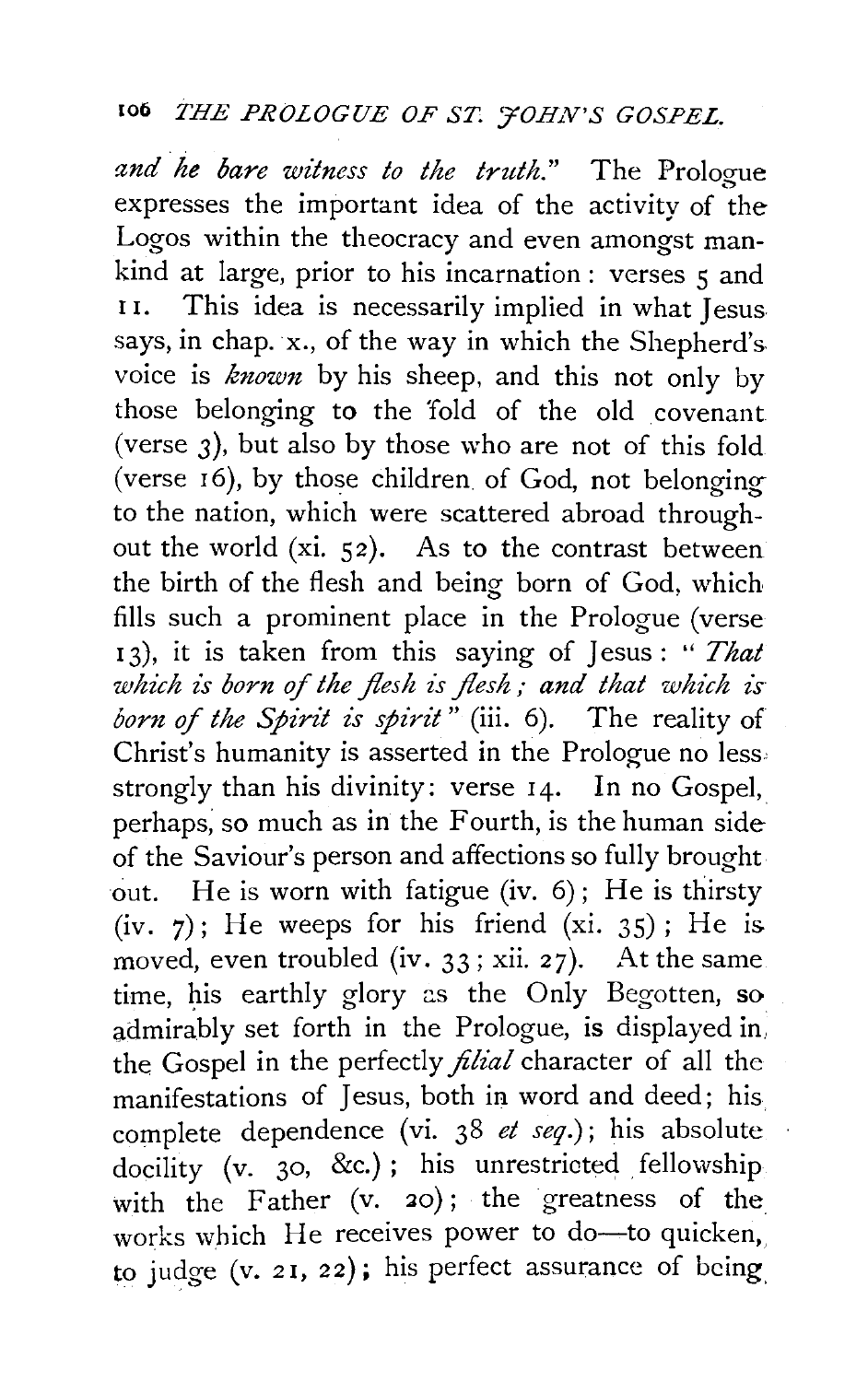heard, whatever He might ask (xi. 4I, 42); the worship which He accepts (xx. 28), which He even claims, as equal with the Father (v. 23). The testimony of John the Baptist cited in verse 15 is taken to the letter from the subsequent narrative  $(i. 27, 30)$ . The idea of the gift of the law as a preparation for the Gospel (verse 17) appears also in v. 46, 47. The 18th verse, which closes the Prologue, is almost a verbal reproduction of vi. 46: *"Not that any one*  hath seen the Father, save he which is of God: he *!.:dh seen the Father."* Lastly, the terms *Son* and *ouly Son* are taken from vi. 40 : " *This is the wilt of the Father, that every one which seeth the Son;* " .... and iii. 16 (which John certainly puts into the mouth of Jesus) : " *God so loved the world that he gave his only begotten Son* ;" and iii. 18 : *"Because he hath not believed in the name of the only begotten Son of God.*"

If anything is demonstrable, it is, then, this fact, that the words attributed to Jesus in the narrative contain all the ideas expressed in the Prologue, or at least their immediate premisses. We cannot, with Weiss, except from this statement the idea of creation by the Word. There only remains now the term Logos chosen by John to characterize the Son. Unquestionably it is the employment of this philosophical term which has given occasion for the author of the Prologue to be regarded as a disciple of the Gnostics or of Philo, rather than as a simple disciple of his Master.

But all the expressions of which the Evangelist avails himself in the Prologue admit of a simply religious natural meaning, quite appropriate to the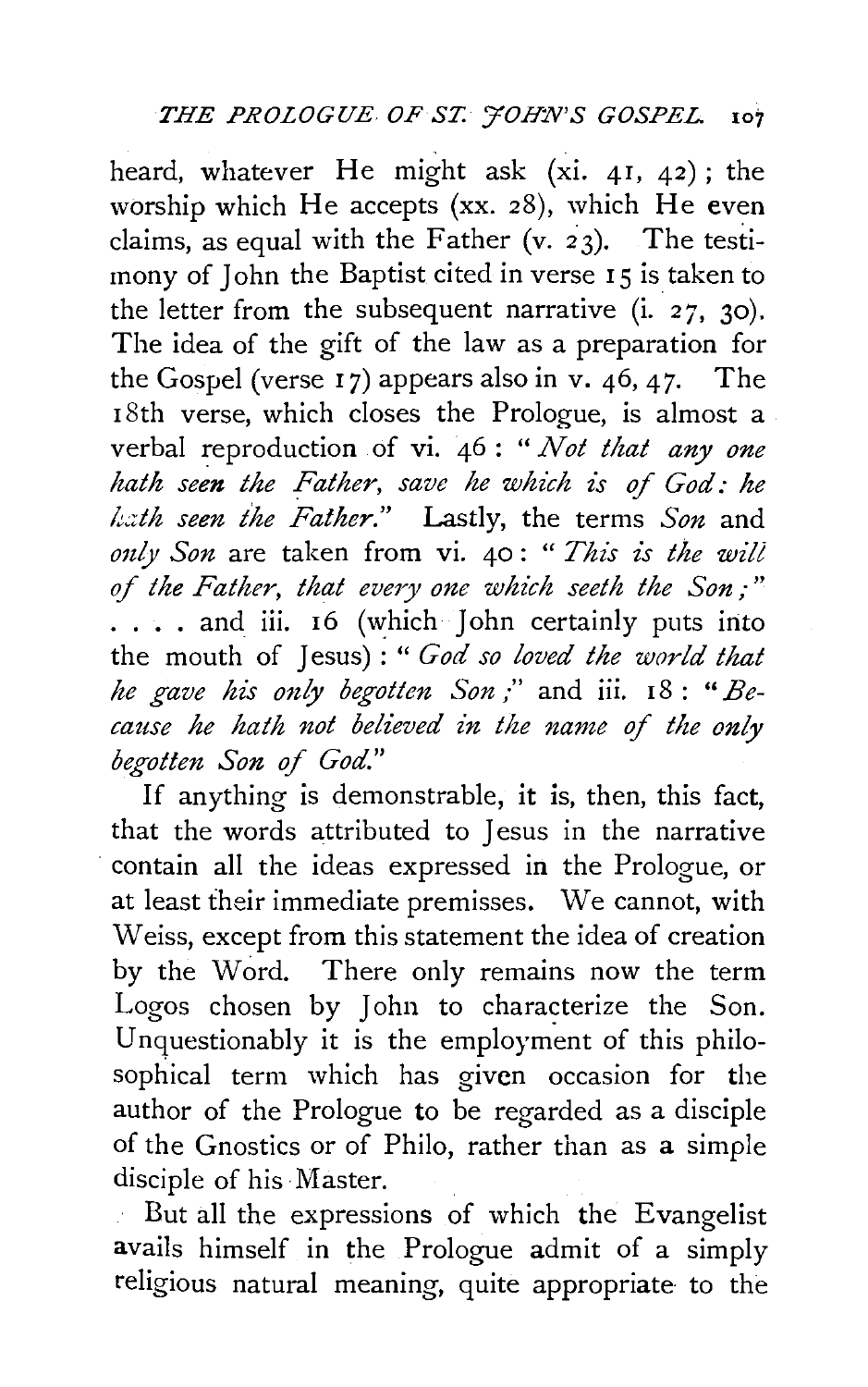context, whilst in Gnosticism they are employed in a forced, artificial, mythological sense.<sup>1</sup>

As to the Alexandrian School and Philo, no one at the present day fails to apprehend the fundamental and essential differences which separate them from John. M. Reuss<sup>2</sup> himself says: "Modern authors" who hold that the Logos of John is not the same as that of Philo are unquestionably right." But he finds, nevertheless, " in the perfect similarity which exists between the expressions of the Apostle and those of philosophy" the proof of "a relation of dependence between the two systems, at least, as to their form and chronological succession."

The chief differences which appear to us to exist between John and Philo, as far as the present subject is concerned, and which, notwithstanding the common use of the word  $\lambda_0$ org, argue two different and even opposed doctrines, are these : 8

1. They both make use of the word  $\lambda_0$  is, but with totally different meanings. In John it signifies, as in the language of the Bible generally, *Word.* In Philo it has the philosophical sense of *reason*. It is, as

<sup>1</sup> Hilgenfeld finds in  $\zeta \omega \eta$  (verse 4) the mythological person who, with the Gnostics, was the syzygy of the Logos; in  $\sigma$ *xoria* (verse 5) the principle eternally opposed to Light in the dualist system; in the expression, *come into the world* (verse 9), an allusion to the time during which, according to the Valentinians, Jesus was preparing to receive into Himself the divine Logos; in verses 12 and 13, the Gnostic principle that the believer only *becomes* what he already *is* by nature ; in the grace and truth (verse 14), a Valentinian syzygy, &c. These pretended discoveries will excite a smile at some future day, just as we are amused now by the allegorizings of the Fathers.

<sup>2</sup> "Hist. de la Théol Chrét.," t. ii. p. 354.

3 Philo survived Jesus by at least ten years (Rénan, "Vie de Jésus." p. ix.). His writings are therefore certainly older than the Gospel pf John.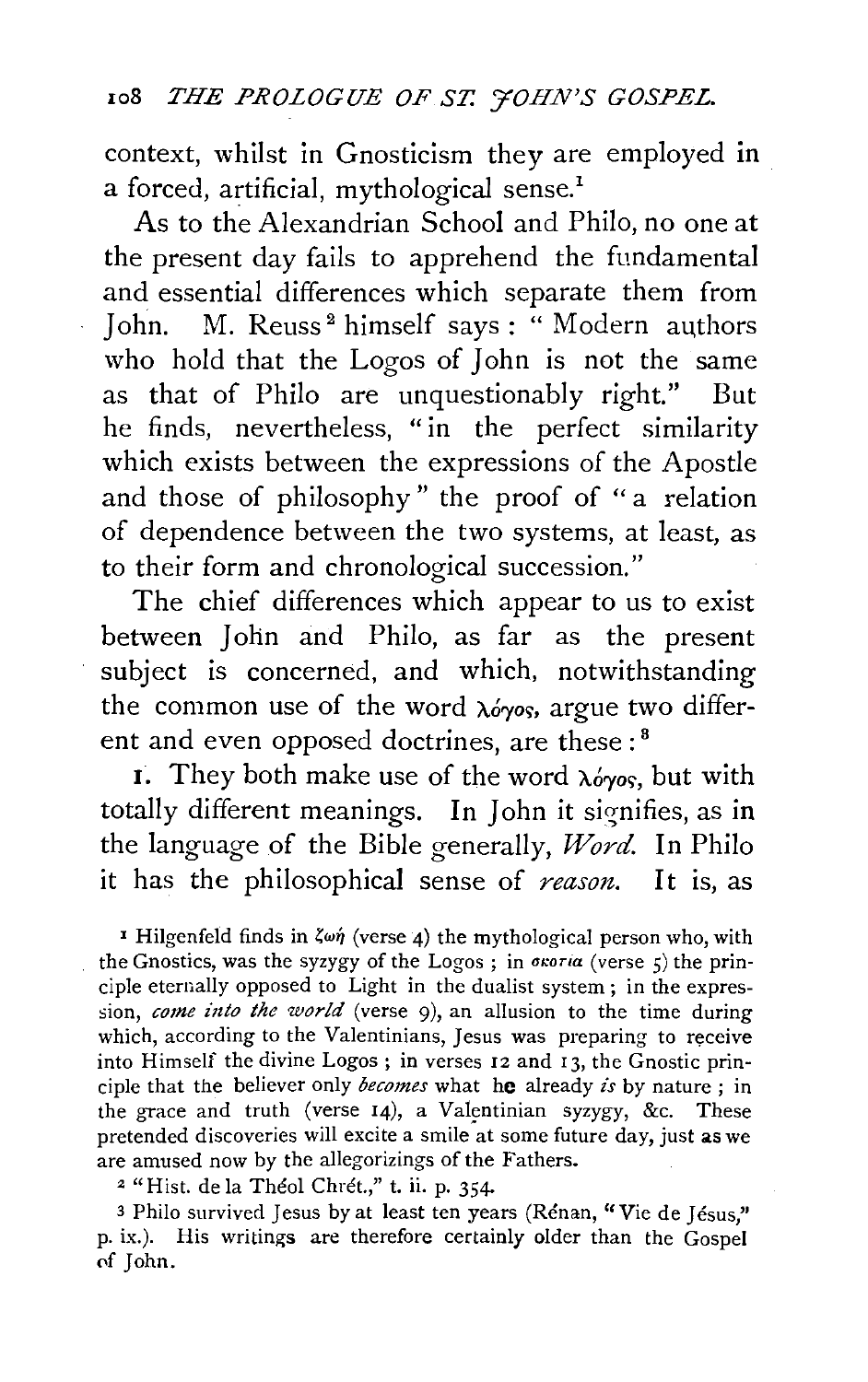Grossman 1 says," *Vis divina·in ratione posita et uni*versæ naturæ animo atque mente, divinæ mentis fusio *universa."* When Philo wishes to give to the term  $\lambda$ o*rgoria* the sense of *word*, he expressly adds  $\delta \hat{n} \mu a$ . " God makes one thing and another," he says, by his  $\lambda \phi \gamma \varphi$   $\dot{\rho} \eta \mu a \tau \iota$ .<sup>2</sup> He attributes creation to the  $\delta \hat{\eta}$ ua  $\theta$ <sub>cov</sub>.<sup>3</sup> The use of the word  $\lambda \delta \gamma$ os in St. John is in accordance, therefore, with the meaning of this. expression in the  $LXX$ . and throughout Scripture, but in no way with its meaning in Philo.

2. The nature of the being thus designated is also conceived of in an entirely different manner by the two writers. The Logos of John is a person. " He is," says Baur, "a Divine being, existing for Himself, who is drawn, in some way, towards the heart of God, seeking to lose in unity that which separates and distinguishes Him from God.  $\dots$ . This implies a consciousness in Him of his personal distinction."<sup>4</sup> The Logos of Philo possesses no. real personality. Grossmann<sup>5</sup> says : " Just as the theology of Philo is made up of different elements,. so the notion of the Divine Logos which we find in him assumes different colours, reflecting the different authors with whom he associates." Writing under the influence of Jewish documents, he calls the Logos the *archangel.* When he is explaining himself as a Platonist, he designates it the *idea of ideas* (idéa idéav). At other times, adopting the Stoic doctrine of the soul of the world, he describes it as the *impersonal* 

<sup>&</sup>lt;sup>1</sup> "Quæstiones Philoneæ," ii. 35.

<sup>&</sup>lt;sup>2</sup> Quoted by Hælemann, "De Evangelii Joh. Introitu," p. 48.

<sup>3</sup> Ibid., p. 49·

<sup>4 &</sup>quot;Das Christ. und die Christl. K. der drei ersten Jahrb.," p. 323.

**<sup>5</sup>** " Quæst. Phil.," ii. 69.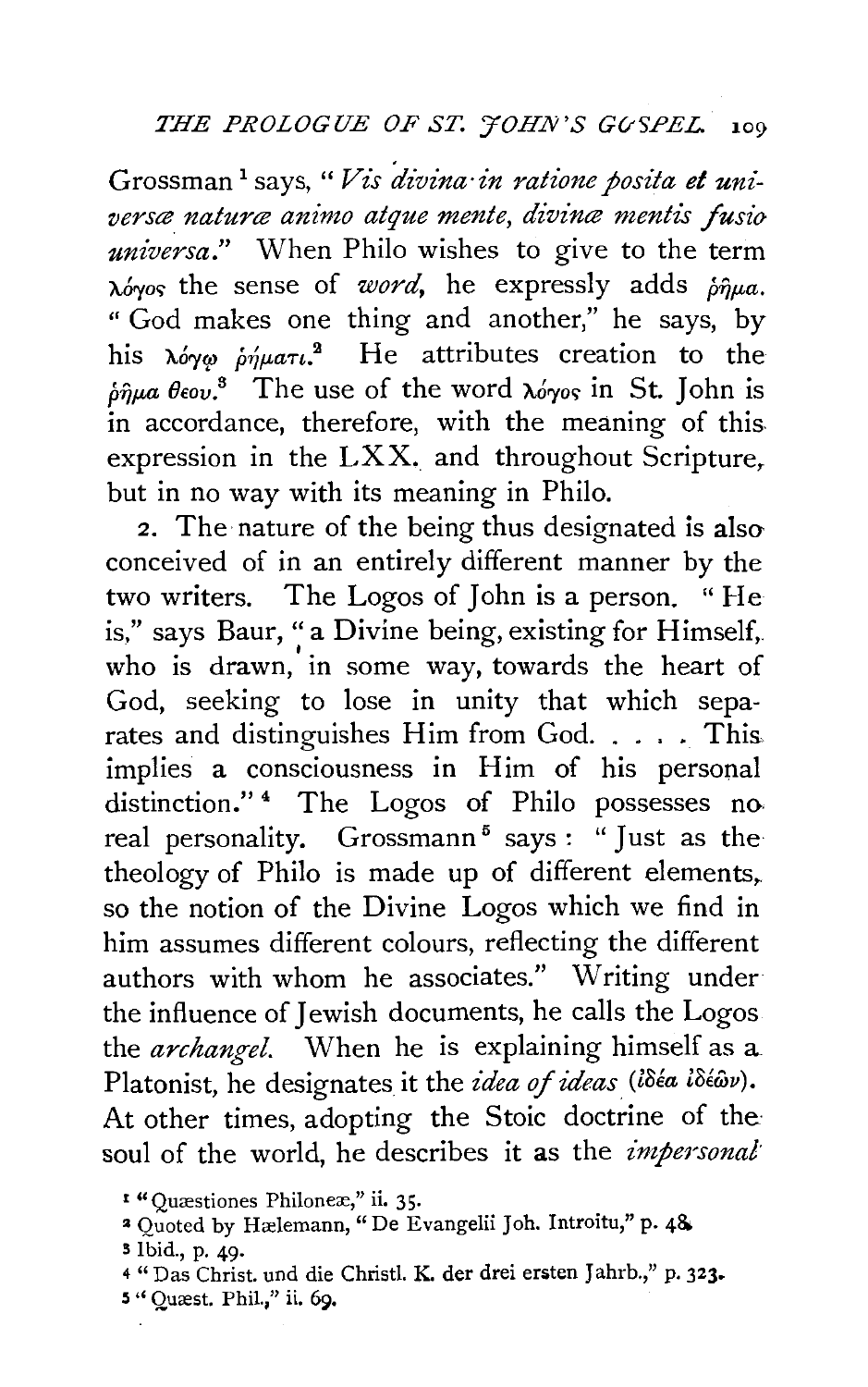#### no *THE PROLOGUE OF ST. 'JOHN'S GOSPEL.*

reason diffused throughout all existences ( $\delta$  *Kouvos* λόγος ο δια πάντων έρχομενος). Niedner also sums up his investigation of this question by saying: "There is not a passage which requires, whilst there are several which exclude, the hypostatical distinction of God from the Logos."<sup>1</sup> There is, therefore, no connection between this confused, indefinite, complex notion, the result of an evident syncretism, and the dear and original idea of the Word found in John.

3· The function of the Logos, in Philo, is confined to the creation and preservation of the universe. It never entered the thoughts of this philosopher to connect this being with the person of the Messiah, still less to identify them. In John, on the contrary, the idea of the Logos is only mentioned in view of his appearing as the Messiah, and of his incarnation.

4. Lastly, the origin of the two notions is altogether different. In Philo its origin is metaphysical: God being conceived of as an absolutely undefined and impersonal being, as pure existence, it was impossible to pass from such a being to the finite and infinitely varied creation ; and since this creation was a fact which had to be explained and harmonized with a rational conception of God, it was necessary to interpose an inferior agent, *a second God,* the Logos. In John the premisses are altogether different. God, so far from being an impersonal and abstract principle, is a Father (i. 18), whose essence is love (iii. 16). He is in direct relations with the world, since He loves and desires to save it. The

 $\bullet$  "De subsistentia  $\tau\tilde{\varphi}$  θεί $\varphi$  λόγ $\varphi$  apud Philonem tributa."-" Quast. Phil.," ii. p. 3.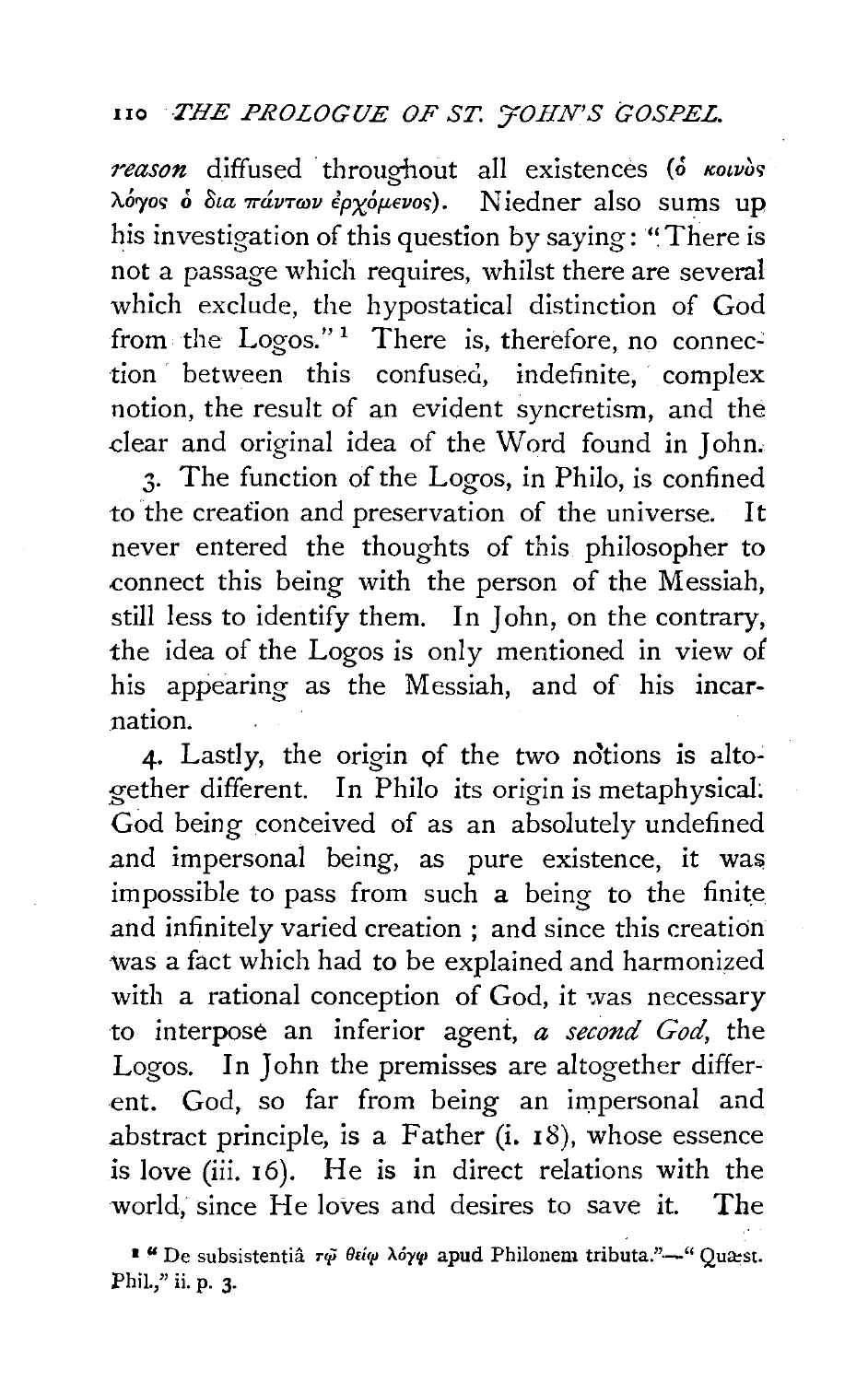Logos of John is not, therefore, a mediator metaphysically necessary between God and the world. His existence belongs to the sphere of love (i. 18; xvii. 24), not of logical necessity.

Now is it possible to conceive two ideas more completely opposed than the God of Philo and the God of John, and, consequently, than their respective notions of the Logos? The two writers have nothing in common but the term, and even this they use in different senses. Let us hear no more of John's being of the school of Philo, or of Philo's disciples. Evidently his thought and even his vocabulary are derived from another source.

We have already observed that the term  $\lambda \acute{o} \gamma$ os, and the conception involved in it, are the only things in the Prologue not derived directly from the discourses which St. John puts ·into the mouth ·of Christ. If he has not borrowed them either from this sacred source or from the philosophy of his time, whence did he get them? From his private conversations with his Master, or from some special revelation ? It is impossible to say that he did not, but equally impossible to prove that he did, derive it from either of these sources. One thing, however, is certain, that this doctrine of the Creative Logos, who became our Saviour in Jesus Christ, had the same authority, in his eyes, as the teaching which he puts into the mouth of Jesus Himself. Otherwise, he would not have mixed it up, as he does in the Prologue, with the substance of that teaching. On the other hand, it is probable that he never heard this expression fall from the lips of his Master ; or why, if it had been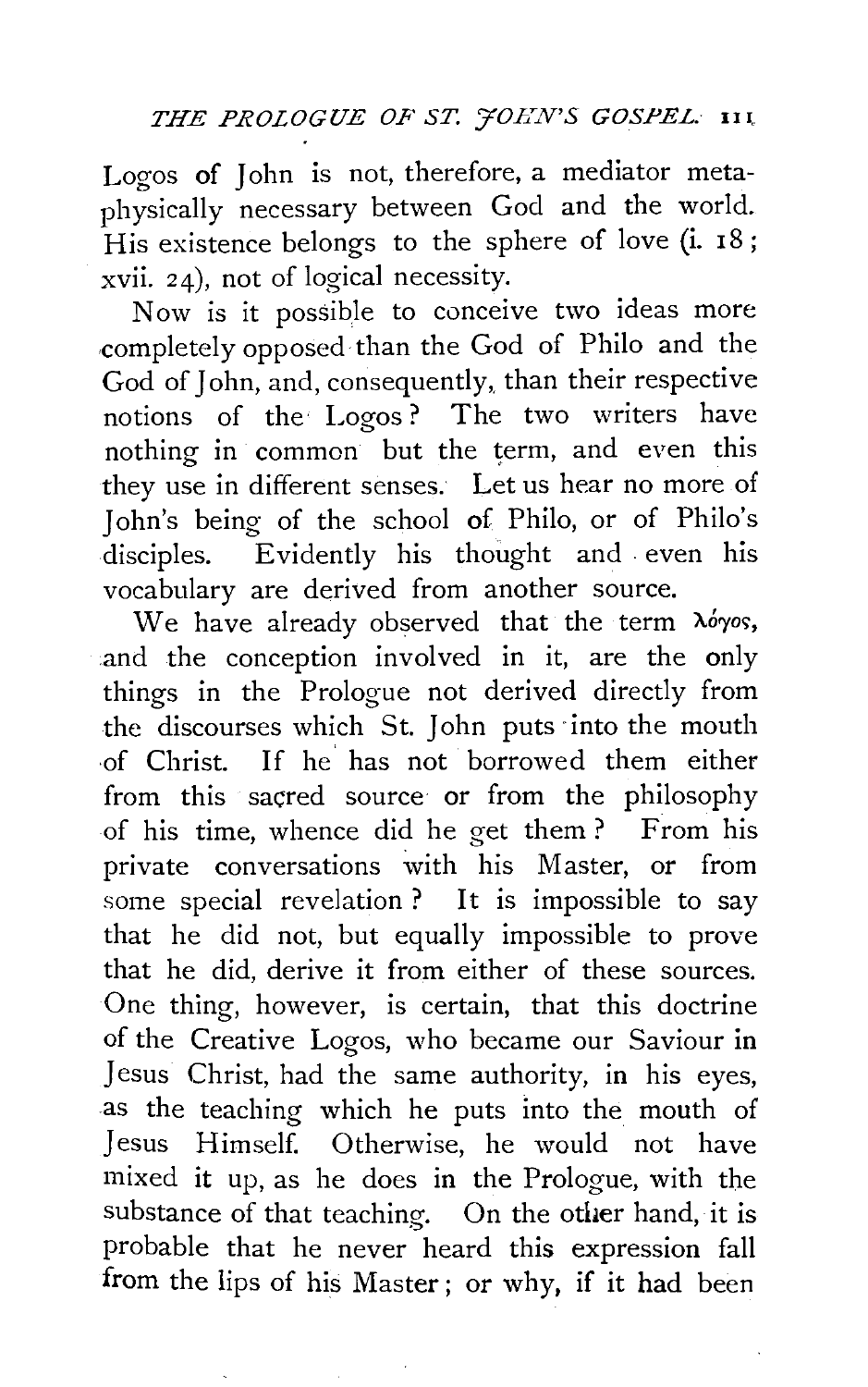derived from IIim, should he have omitted it in his account of the discourses of Jesus ? We are led, by this twofold consideration, to this result-that the notion of the Logos, although not directly forming part of the teaching of Jesus, had, nevertheless, exactly the same authority for the religious consciousness of John as the words of Jesus Himself. How is this fact to be explained?

Only in one way. In John's view, there existed an authority equal to his Master's, because it had been sanctioned by Him. This was the Old Testament ; and it was from this source that John. following a path pointed out in the discourses of Jesus, obtained the notion of the Logos and even the very term. Three lines, in fact, in the Old Testament, converge towards the notion and towards the term for the meaning of which we are in search:

I. The appearances of the Angel of the Lord. In the Old Testament we find a Divine messenger (Maleach), sometimes distinct from Jehovah and sometimes identified with Him. Comp. Gen. xvi. 7: " The angel of the Lord found her," with xvi. 13: "the Lord that spake unto her." God says of this mysterious being (Exod. xxiii. 2 I), *"My uame* [that is to say, the knowledge and possession of my inmost hidden essence] *is in him*." In Hosea xii. 4, 5, this being with whom Jacob wrestled, who (Gen. xxxii. 28-30) is called God *(El),* receives the names of *Elohim* and *Maleach.* In Zech. xii. 8 it is said that the house of David shall be *as Elohim,* and then, by way of climax, *as the angel of the Lord*. Lastly, in Mal. iii.  $I$  it is positively declared that the Messiah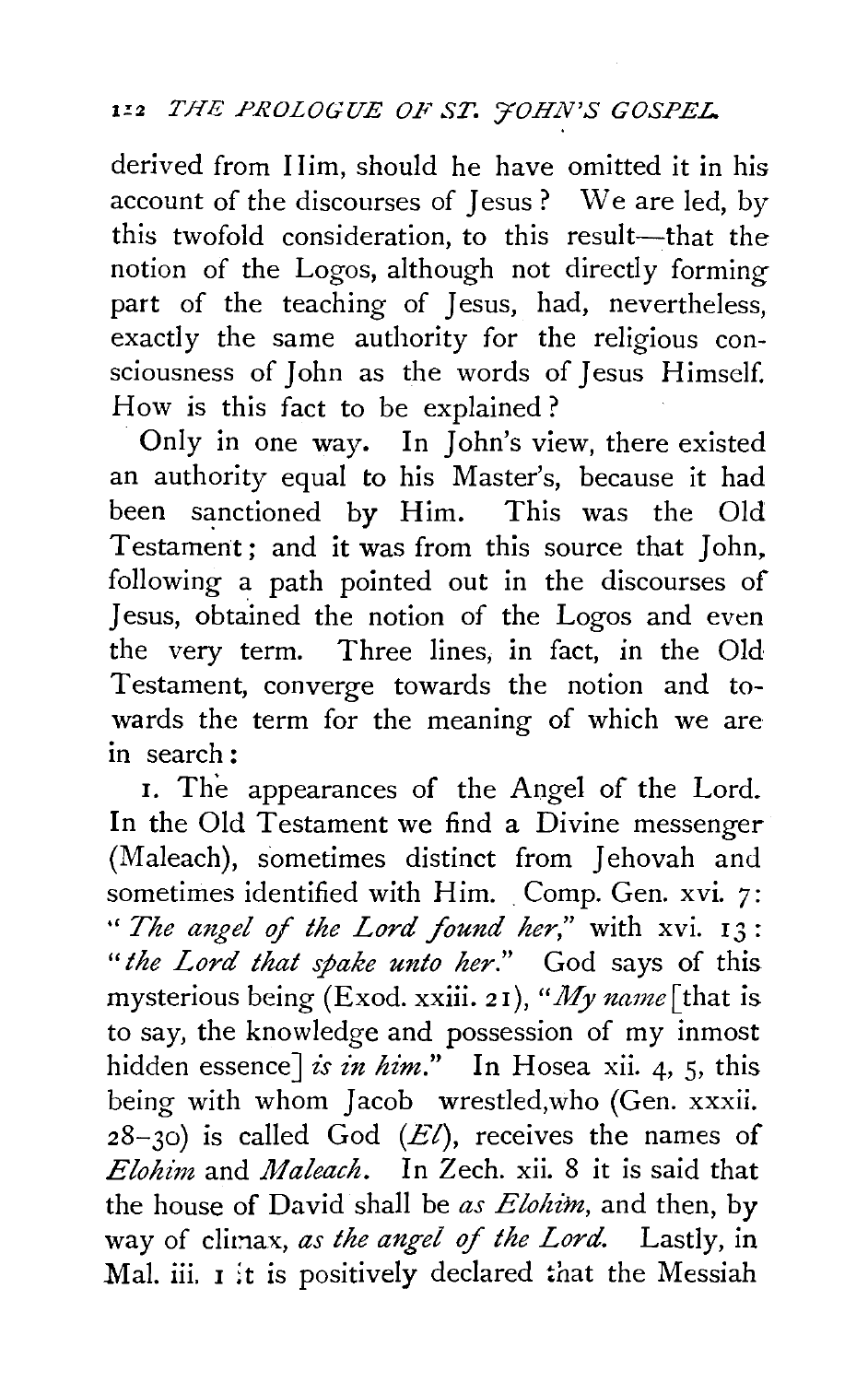will be none other than that person, at once Divine and distinct from God, who had long been worshipped in the temple at Jerusalem : " *The Lord whom ye 'ieek shall suddenly come to his temple, even the messenger* [Maleach J *of the covenant whom ye del{[[ht in*; *behold, he cometh.*" In Zech. xii. 10, the Messiah, who is to be pierced by his people, is Jehovah Himself: *"They shall look on me, saith 'Jehovah,*  whom they have pierced." Thus, according to the Old Testament, this Divine Being, who was from the beginning the agent of all the theophanies, was to complete his mediatorial work by Himself fulfilling the functions of Messiah.

2. We may regard the description of *Wisdom* in Prov. viii. as certainly nothing more than a poetical personification of the Divine Intelligence. When combined, however, with the notion of the Angel of the Lord, this idea of Wisdom assumes the character of a real personality. " *The Lord possessed me in the beginning of his way, before his works of old"*  (verse 22). " *When he prepared the heavens, I was there"* (verse 2 *7* ). *"Then I was with him as a worker;*  and I was daily his delight, rejoicing always before *him : rejoicing in the earth, and my delights were with the children of men"* (verses 30 and 31). The analogy of these expressions with those of the first four verses of the Prologue is obvious. What par, ticularly characterizes this passage is the participation of Wisdom in the work of creation. This feature does not appear in the doctrine of the Maleach.

3· A third intermedium between God ancl the world to which the Old Testament still more fre-VQL, II, Q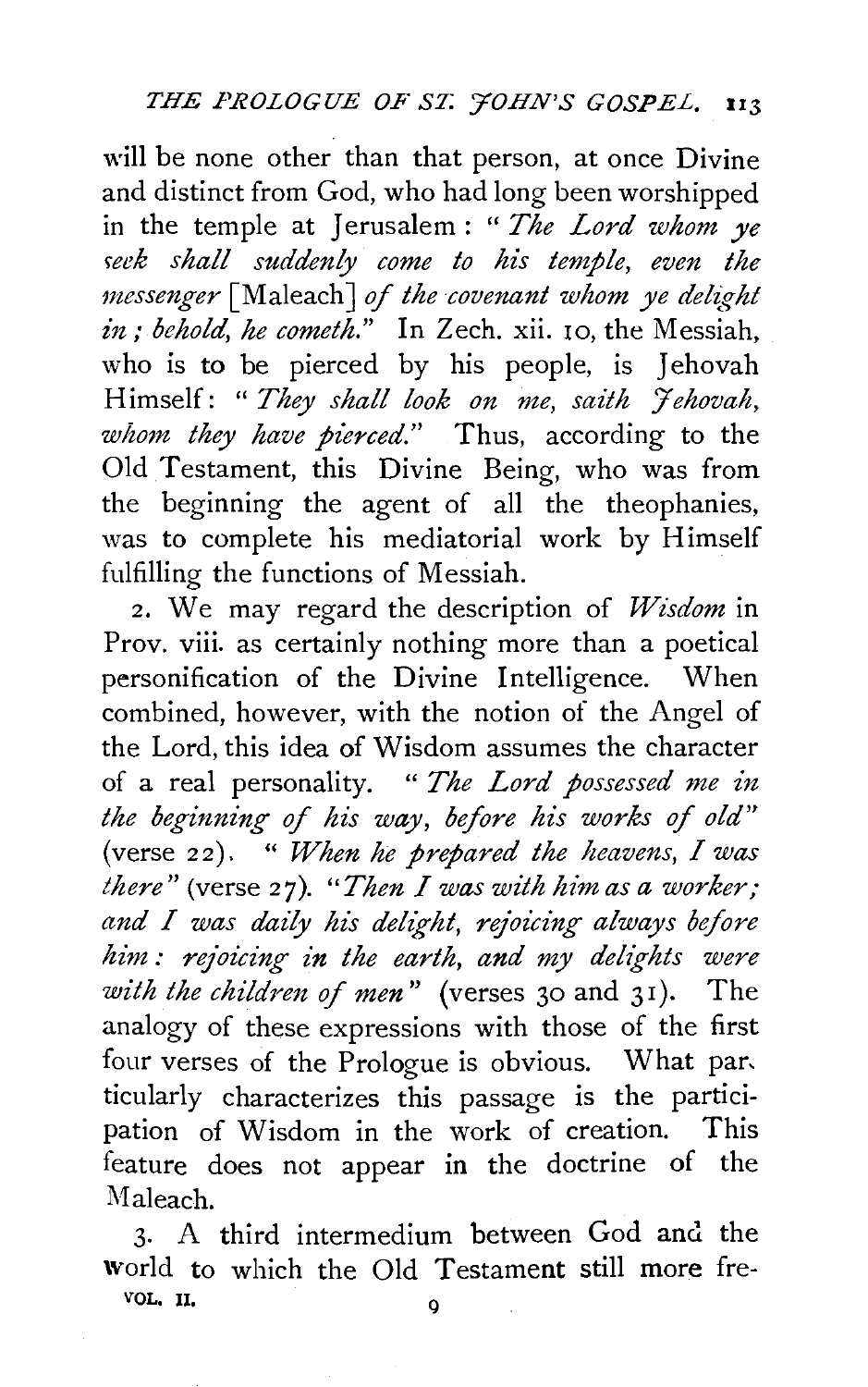## 114<sup>'</sup> *1HE PROLOGUE OF ST. 'HOHN'S GOSPEL*.

quently attributes the greatest importance is the *Word* of *the Lord.* Its part commences with creation. Later on it becomes the ordinary agent of the prophetic revelations. There are some passages which tend to personify it. It is a physician sent from heaven to heal Israel (Psa. cvii, 20); a Divine messenger, who runs swiftly through the world (Psa. cxlvii. 15); an agent, who executes without fail the mission entrusted to him (Isa. lv. 11). After the Babylonish captivity, the Jewish doctors identified this living Word of God with the mysterious personage called the Angel of the Lord; and, combining into one view the theophanies, prophetic revelations, and manifestations of Jehovah generally, they attributed them to one and the same organ, which they called by the name of the Word of the Lord (il)i'T; '1 ~V.?r.?). They regarded this *Memra*  as acting throughout the ancient economy, even where God alone is named. It was He who was with Joseph in prison. It is to the Memra that God says, in Psa. ex. I: *"Sit thou on my right hand."* He is the destroying Angel, and He dwells in the cloud in the desert. (See Lücke, t. i. p.  $285$ .)

Of these three organs of Divine action and revelation,-the Maleach, Wisdom, and the Word,-the last was certainly the fittest to include and denote the other two. Owing to its intelligible contents, the Divine word is wisdom. Regarded as an act, it is a power, a personal agent, such as the Maleach was. There is, however, this difference between the term employed in the Chaldean paraphrases and that used by St. John, that the former always says *Memra of 'Jehovah*, whilst John' says absolutely the